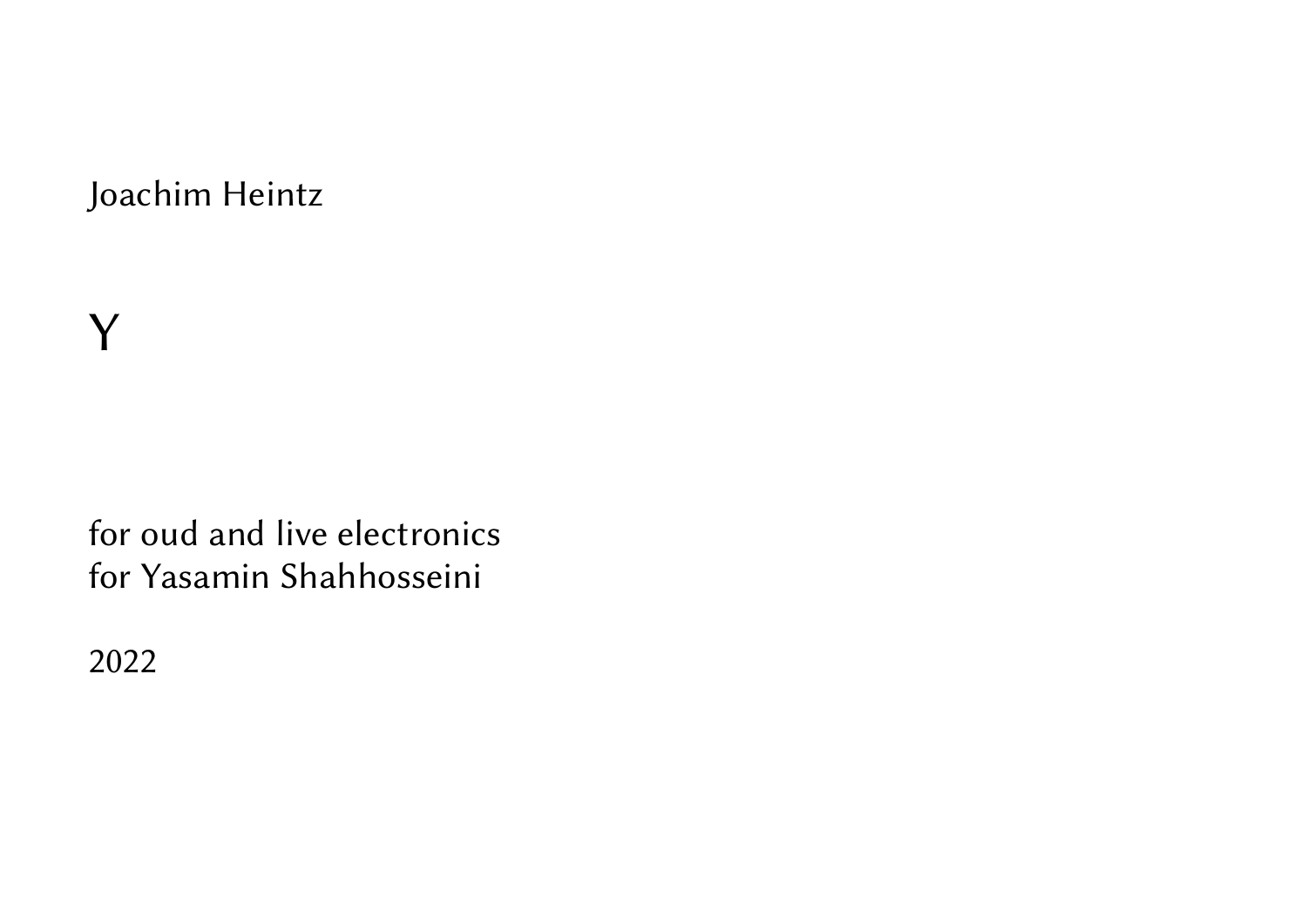Comissioned by MusikFabrik Köln First performance 10 January 2022 Duration ca. 10'

This piece has been written for and in close collaboration with Yasamin Shahhosseini. So it is really a co-composition, and it leaves a lot of freedom for both, the oud and the live electronics. This score tries to reflect this in a combination of drawings, descriptions, musical notation and technical specifications.

Thanks go also to Zabi Tajik for the recordings of the *Zahak* parts of Ferdowsi's *Shahname*.

Material and recordings can be accessed via joachimheintz.net/y.html

Content

| Basic model: Cycle       | p. 2  | Electronics: Software                     |                                                                      |  |
|--------------------------|-------|-------------------------------------------|----------------------------------------------------------------------|--|
| Overview / Form          | p. 3  | Needed                                    | p. 11                                                                |  |
| Oud                      |       | Directory tree                            | p. 11                                                                |  |
| <b>Tuning</b>            | p. 4  | Start the software                        | p. 12                                                                |  |
| Cycle duration           | p. 4  | Adjust the parameters for onset detection | p. 13<br>p. 13<br>p. 15<br>p. 15<br>p. 16<br>p. 17<br>p. 18<br>p. 18 |  |
| Pitches                  | p. 5  | Other important settings                  |                                                                      |  |
| Electronics: Devices etc |       | Electonics: How to play                   |                                                                      |  |
| Needed                   | p. 6  | General remarks                           |                                                                      |  |
| Connections              | p. 7  | Cycles 1-8                                |                                                                      |  |
| Positioning              | p. 8  | Cycles 9-16                               |                                                                      |  |
| MIDI setup               | p. 9  | Inter                                     |                                                                      |  |
| ASCII keys               | p. 10 | Cycles 17-24                              |                                                                      |  |
|                          |       | End                                       |                                                                      |  |
|                          |       | Electronics overview                      | p. 19                                                                |  |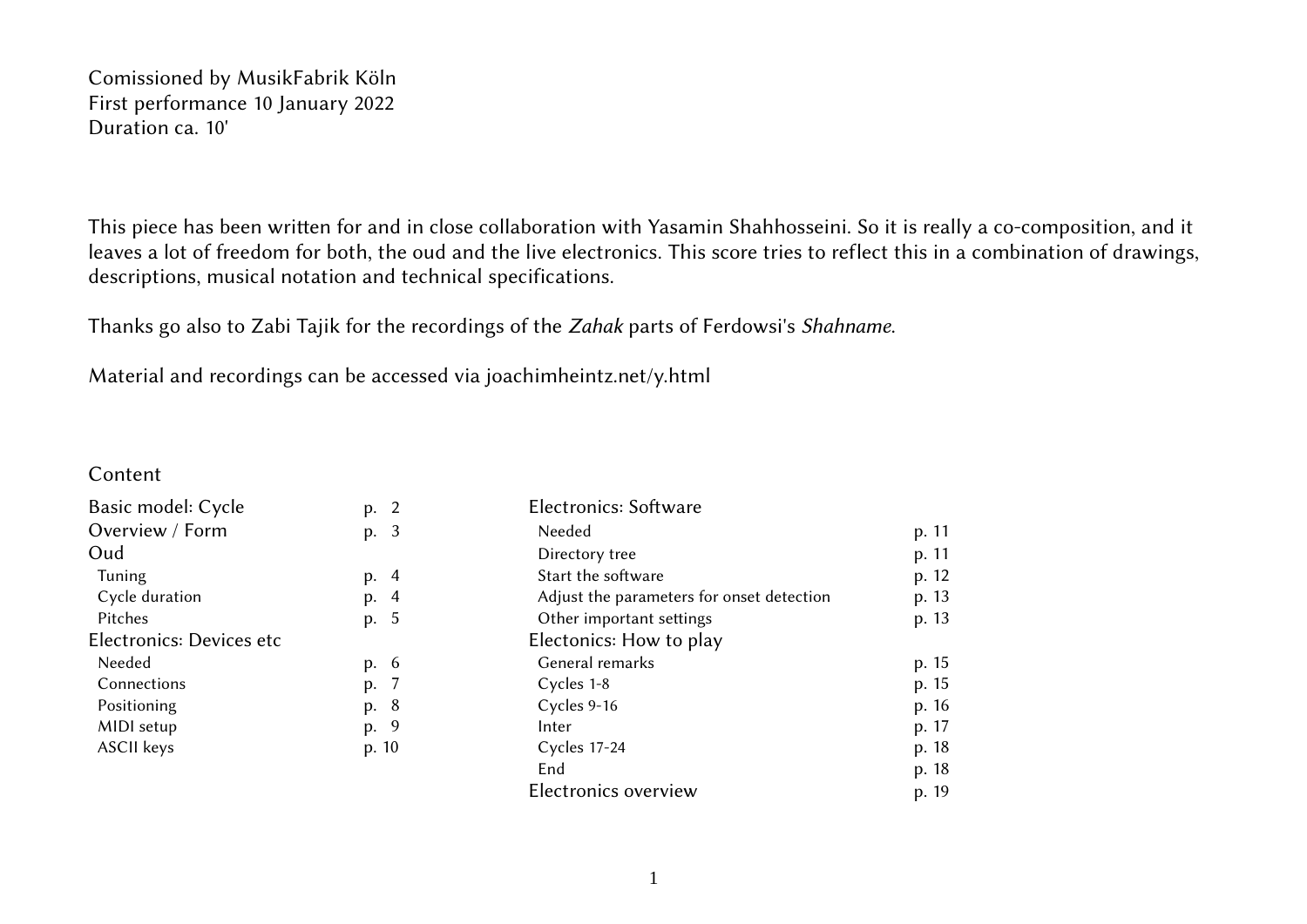# Basic model: Cycle

Oud is playing repetitions on a damped string, with irregular accents. Electronics is repeating the live input after some notes, as canon. If an accent occurs both in oud and in the canon, the canon stops and a sample is played back. The oud stops as well, and continues after the sample (and a rest) with the next cycle.

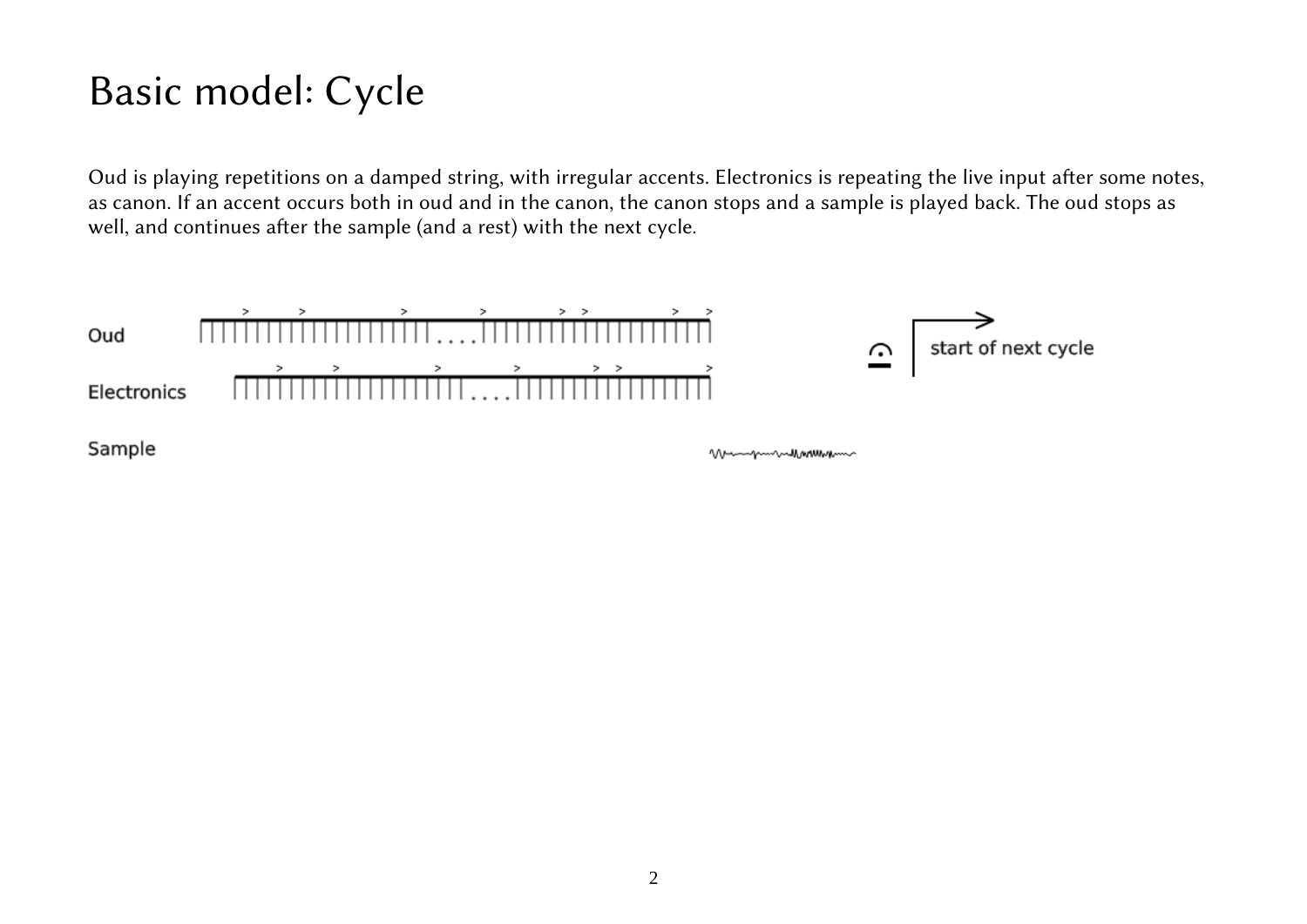## Overview / Form

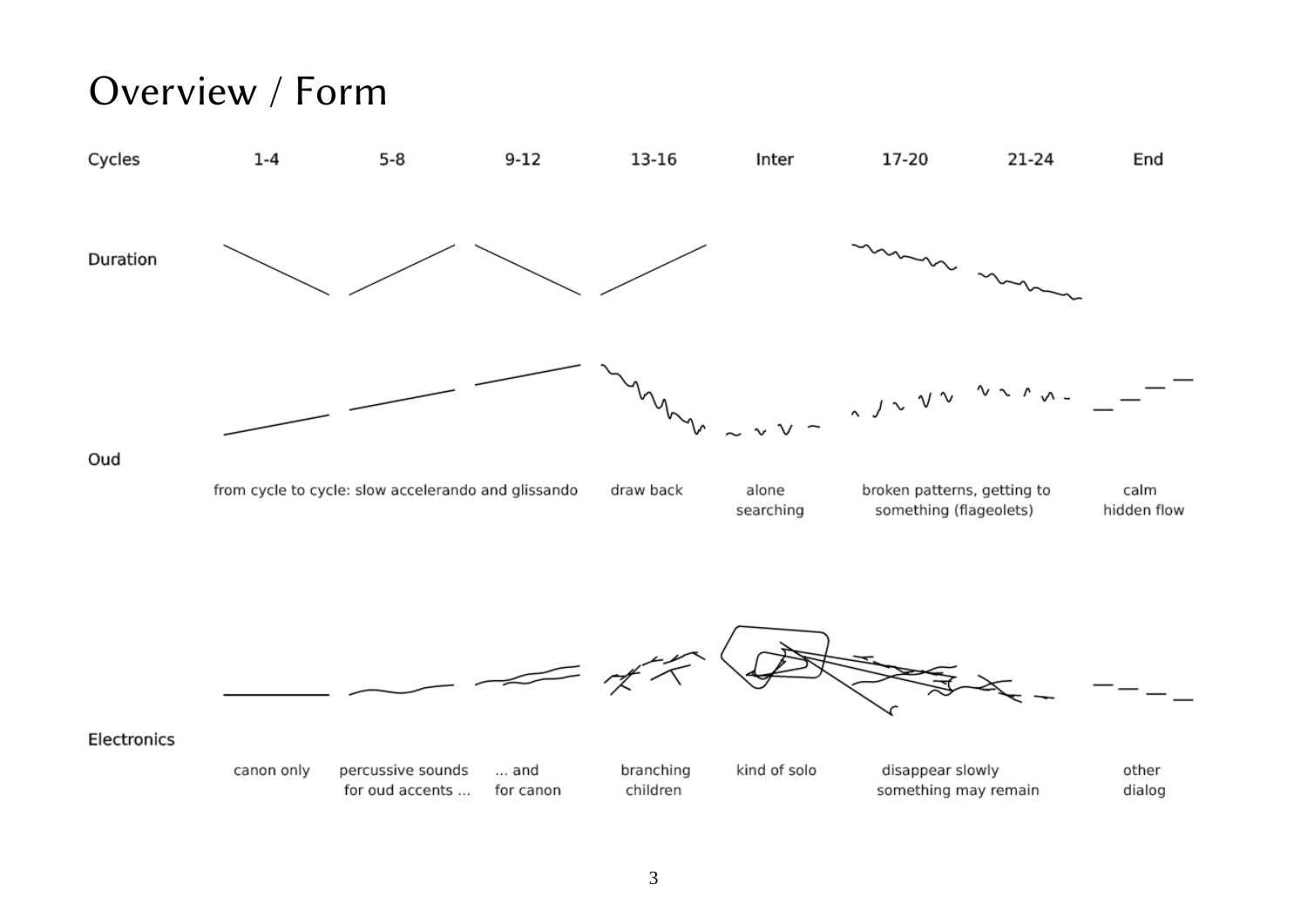# Oud

## Tuning

Strings I and V are one semitone lower than usual. In addition, the two single strings for I - V are slightly mistuned for beatings:



## Cycle duration

In general, the cycle duration depends on the oud. If the oud avoids a clash, or in other words, an accent together with the canon, or in other words, an accent now together with an accent of the past — then the cycle will continue. If a clash occurs, the cycle is finished. See the *Duration* line in *Overview / Form* above for the suggested development of the duration. Note that in cycles 9-16 the canon plays back the oud of cycles 1-8. The possibility of clashes is suspended for this time. This means that cycle nine has at least the duration of cycle one, cycle ten has at least the duration of cycle two, and so on. Another important decision in this context is the duration of the rest, before starting the next cycle. It is suggested to have a line like this for the rest durations: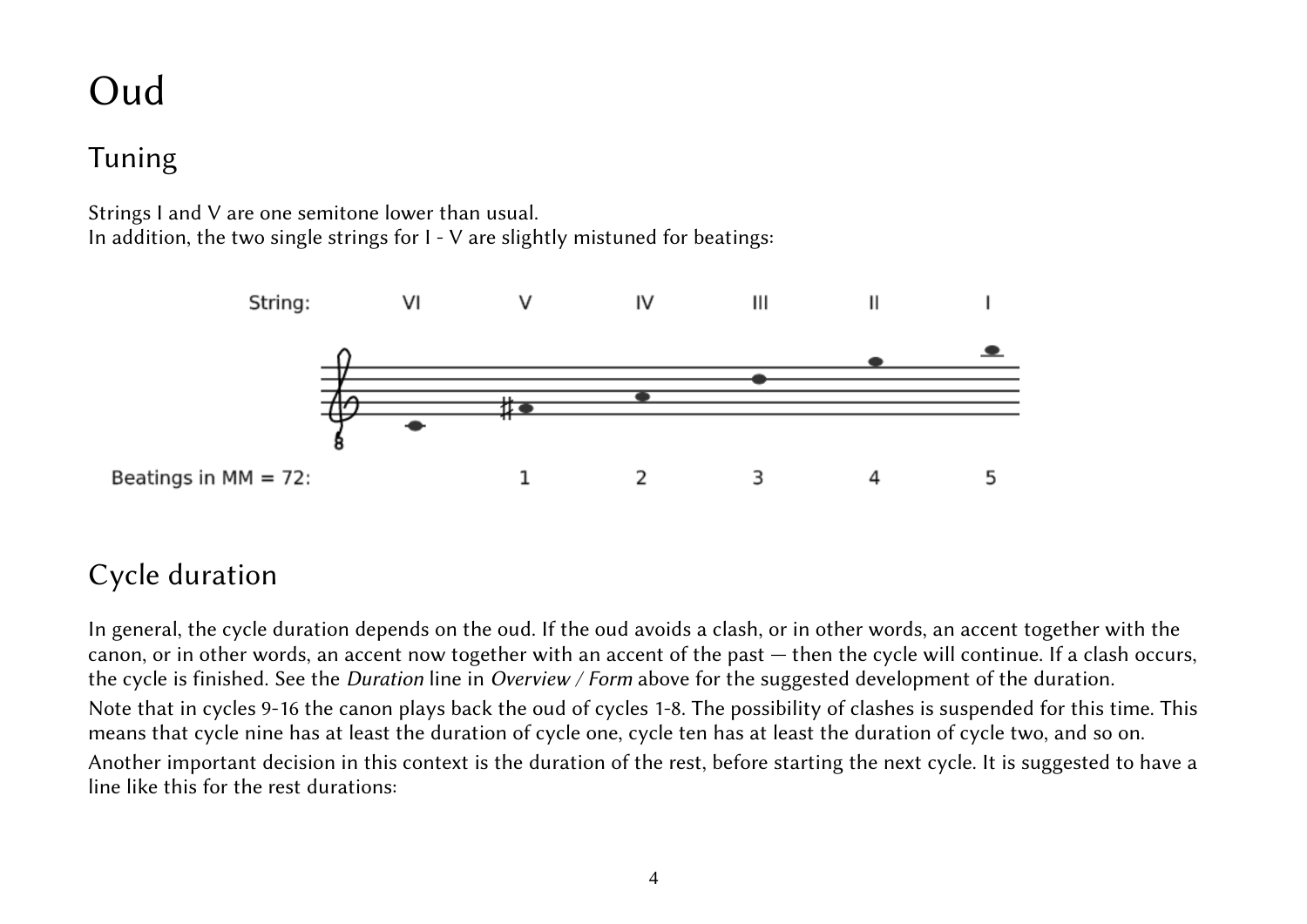

#### Pitches

1. For the repetitions in cycles 1-16, only use string VI. Start with  $\frac{p}{p+q}$  and end approximately with  $\frac{p}{q}$ . 2. For cycles 17-24, these flageolets can be used:



3. For the end, use these, in contact with the electronics, and repeat the last three ad libitum:

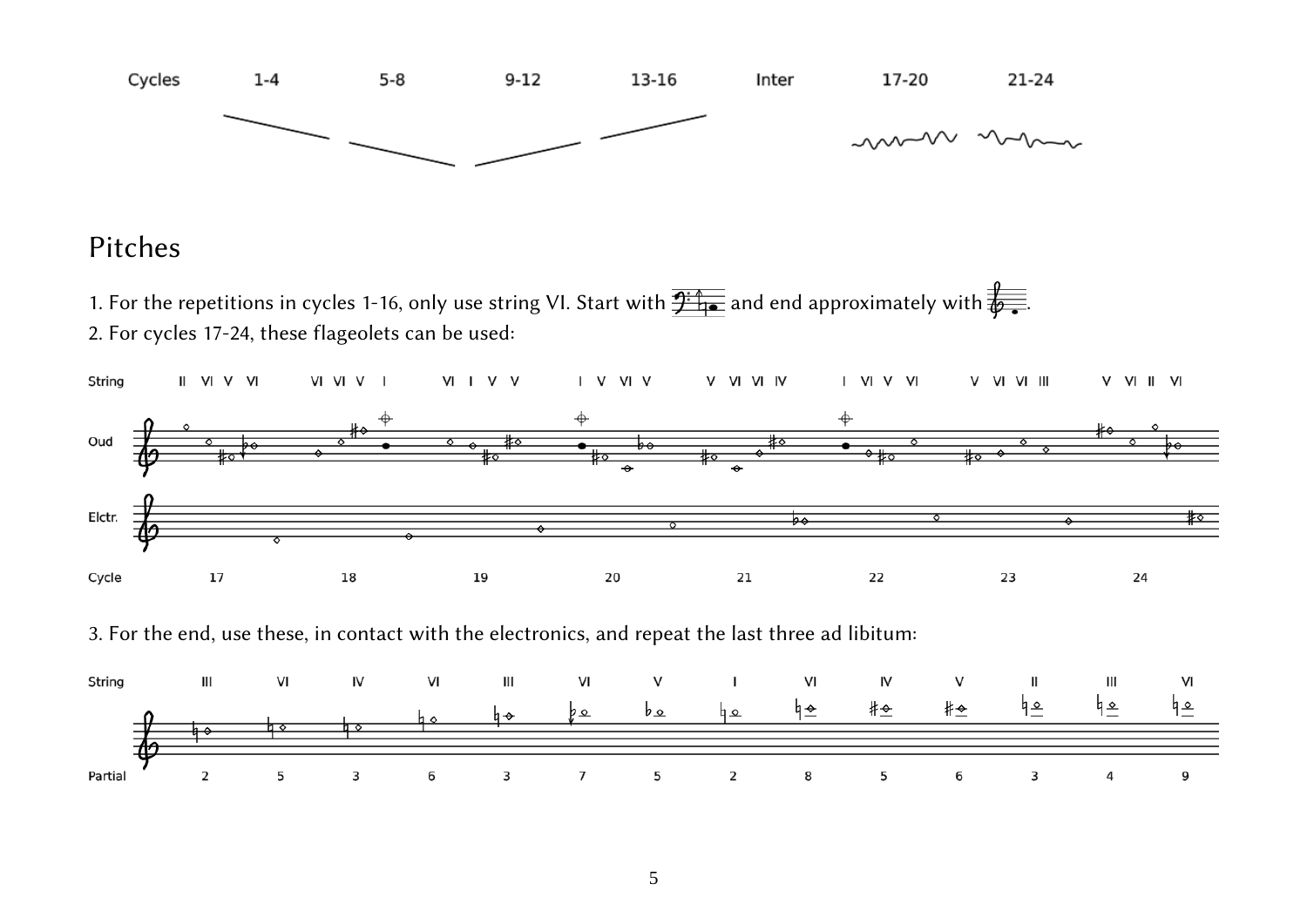# Electronics: Devices etc.

## Needed

- 1. Six medium sized loud speakers, e.g. Genelec 8040 (speaker 1-3) and 8050 (speaker 4-6). If possible, put on the floor.
- 2. A mixer for controlling the output volume (6 in, 6 out).
- 3. Microphone Neuman KM 184 or similar for the oud (= *Cond* in input channel 2 for the Csound program).
- 4. AKG C411PP or similar as pickup. This pickup is only used for onset detection, so it can be put on the edge of the oud:



5. MIDI keyboard with foot pedal (sustain) input. Two octaves for keys are sufficient. In addition to the pedal and the keys, the Csound program is using 14 knobs and one ribbon controller. (The ribbon controller is not essential and can be replaced by a knob or slider.)

6. Audio interface with 2 mic in and 6 line outs.

7. Computer with Csound (6.16 or higher) and CsoundQt. (The Csound files can be downloaded from joachimheintz.net/y.html. The samples are provided by request.)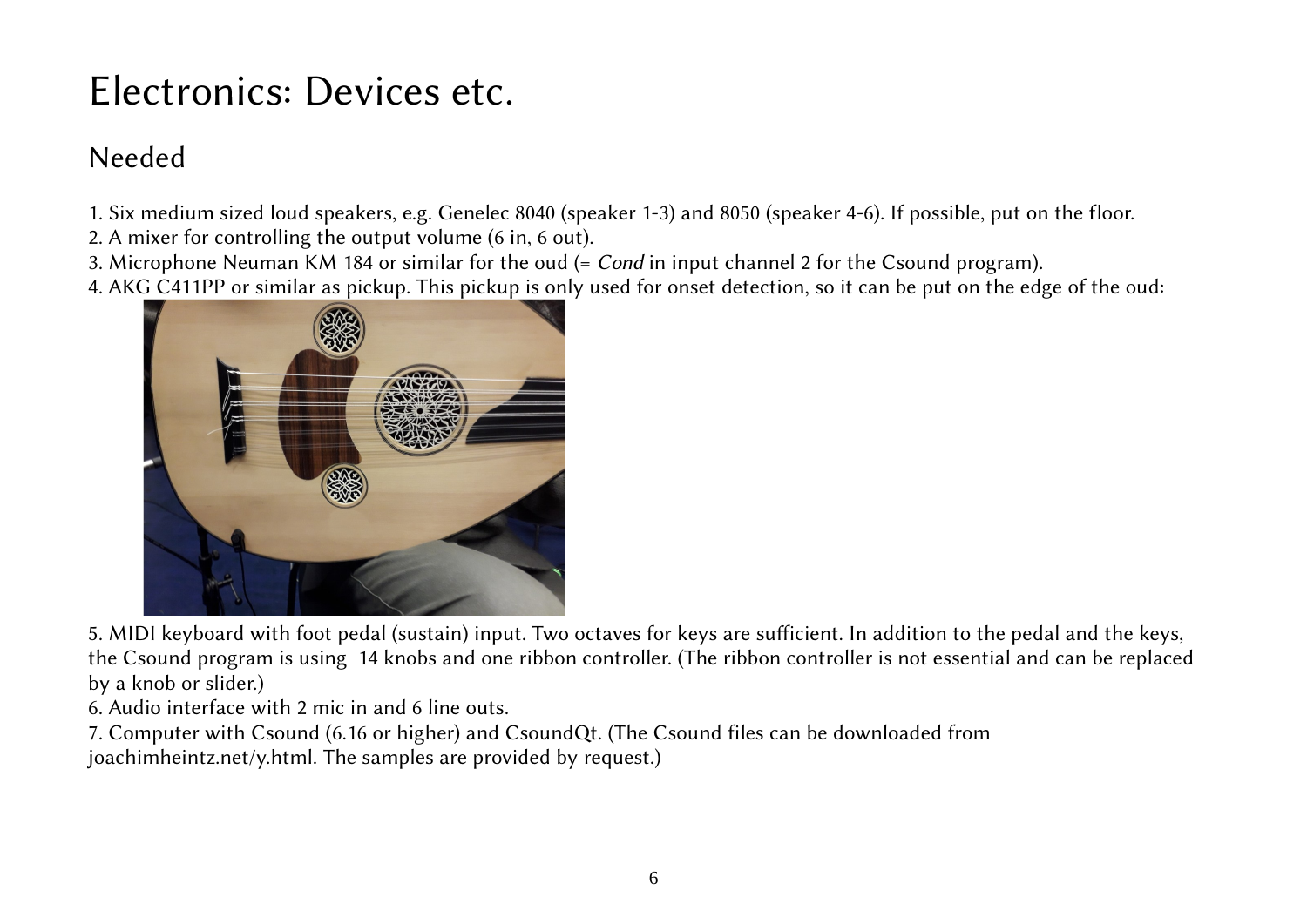#### Connections

1. The foot pedal is on the stage and will be pressed by the oud player to start a cycle. It is connected via XLR extension with the MIDI keyboard (which itself is connected with the computer):

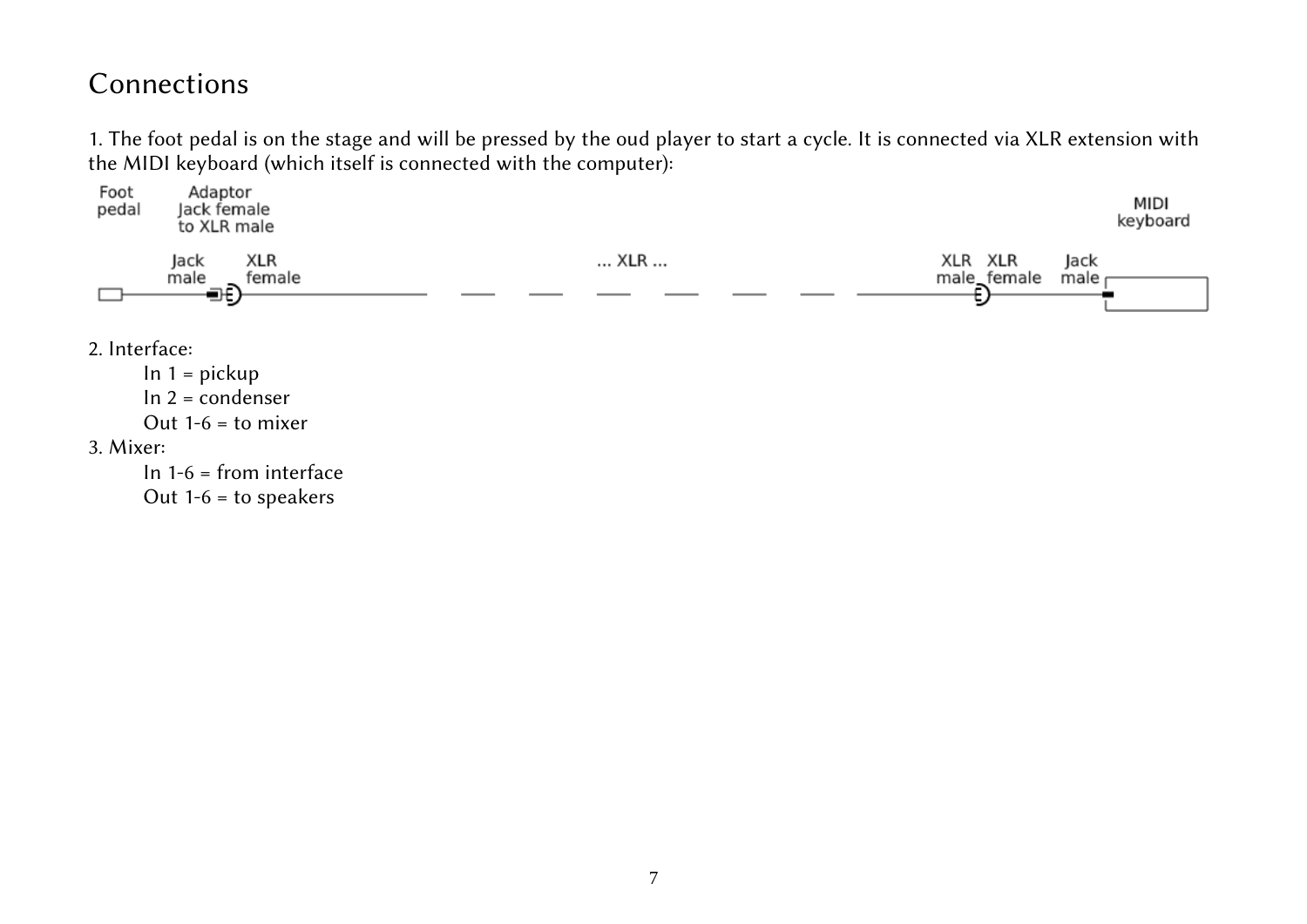## Positioning



Distance 1-2 and 2-3 is approximately 2 meters.

Speaker 4, 5 and 6 form a second row and should be put to rear to get a remote sound (quasi background).

Speaker 1 is used for amplification of the oud.

Speaker 2 is used for the interrupting samples (Zahak etc), and later for some of the flageolets.

Speaker 3 is used for the canon.

Speaker 4-6 are used for various other sounds.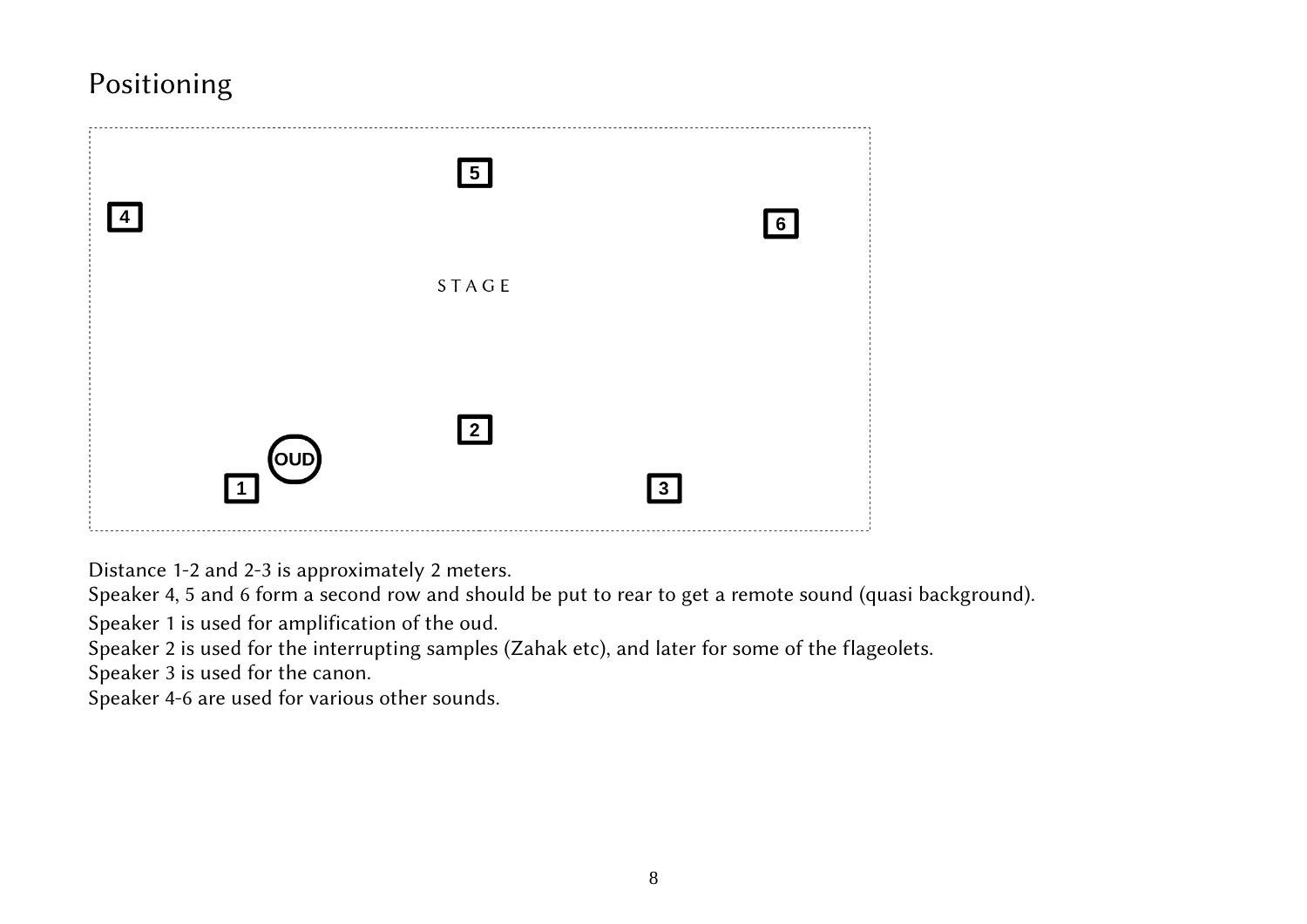### MIDI setup

In general, the MIDI setup is flexible and can be changed in the CsoundQt GUI (for the cc numbers) or in the code (for the note-on numbers, see instruments *Midi* and *FlageEnd* in line 440 and 916). This is an overview about what is being used in the first performance with an Arturia MiniLab.

| cc                                       | Range        | Software channel                                                  | Inital value Meaning                                                     |                                                                       |  |  |  |  |
|------------------------------------------|--------------|-------------------------------------------------------------------|--------------------------------------------------------------------------|-----------------------------------------------------------------------|--|--|--|--|
| $\overline{2}$                           |              | $-40$ 12 $ perc_0ud_d$                                            | $-40$                                                                    | volume of the additional percussive sounds for oud accents            |  |  |  |  |
| 3                                        |              | $-40$ 12 perc canon db                                            | $-40$                                                                    | volume of the additional precussive sounds for canon accents          |  |  |  |  |
| 4                                        |              | $-20$ 12 $vol_f \tag{10}$                                         | $~\sim~0$                                                                | volume of the flageolet sounds                                        |  |  |  |  |
| 5                                        | $0 \ldots 1$ | perc_probablility                                                 | $\Theta$                                                                 | probability that an accent gets an additional percussive sound        |  |  |  |  |
| 6                                        |              | $\theta$ 1   perc_child_prob                                      | $\Theta$                                                                 | probability that a percussive sound has children                      |  |  |  |  |
| $\overline{7}$                           |              | $\theta$ 20 perc machine freq                                     | $\Theta$                                                                 | frequency of the machine which produces percussive sounds             |  |  |  |  |
| 8                                        |              | -30  10 vol_perc_child_db                                         | $-30$                                                                    | volume of the percussive child sounds                                 |  |  |  |  |
| 10                                       |              | $-30$ 12 $vol_out_1_d$                                            | $~\sim~0$                                                                | volume of speaker $1$ (= oud amplification)                           |  |  |  |  |
| 11                                       |              | $-30$ 12 $vol_out_2_d$                                            | $\sim$ $\Theta$                                                          | volume of speaker 2 (= sample playback)                               |  |  |  |  |
| 12                                       |              | $-30$ 12   vol_out_3_db                                           | $~\sim~0$                                                                | volume of speaker $3$ (= canon)                                       |  |  |  |  |
| 13                                       |              | -30  12 vol_out_456_db                                            | $\sim$ $\Theta$                                                          | volume of speaker $4-6$ (= remote)                                    |  |  |  |  |
| 14                                       |              | $-30$ 12 $\vert$ vol_canon_echo_db                                | $-30$                                                                    | volume of repeated parts of the canon                                 |  |  |  |  |
| 15                                       | $0 \ldots 1$ | perc_child_probab_DN                                              | $-30$                                                                    | probablity of demo/news snippets for percussive children              |  |  |  |  |
| 16                                       | $-40$ . 0    | $ vol\_amp$ lification_db                                         | ~10                                                                      | volume of live amplification for oud                                  |  |  |  |  |
| 17                                       | $-2$ 2       | child_axis                                                        | $\Theta$                                                                 | ribbon controller: transposition range of the PercChild<br>instrument |  |  |  |  |
| 64                                       | $0$ or 127   | pedal                                                             | $\overline{\phantom{a}}$                                                 | foot pedal: pushed by the oud player to start a new cycle             |  |  |  |  |
| Key                                      |              | dB range                                                          | Meaning                                                                  |                                                                       |  |  |  |  |
| 55, 57, 59<br>$-30$ . 0                  |              |                                                                   | play a short snippet from any Zahak sample                               |                                                                       |  |  |  |  |
| 67,69,71<br>$-30$ . 0                    |              |                                                                   | play a short snippet only from the Zahak samples which were used already |                                                                       |  |  |  |  |
| 48,50,52,53<br>$-30$ 0<br>60, 62, 64, 65 |              |                                                                   | play a part of a previous canon                                          |                                                                       |  |  |  |  |
| 54                                       |              | proceed one step in the line of flageolets (downwards)<br>$-30$ 0 |                                                                          |                                                                       |  |  |  |  |
| 61                                       |              | $-30$ 0                                                           |                                                                          | stay on this step in the line of flageolets                           |  |  |  |  |
| 66                                       |              | $-30$ . 0                                                         |                                                                          | go back one step in the line of flageolets (upwards)                  |  |  |  |  |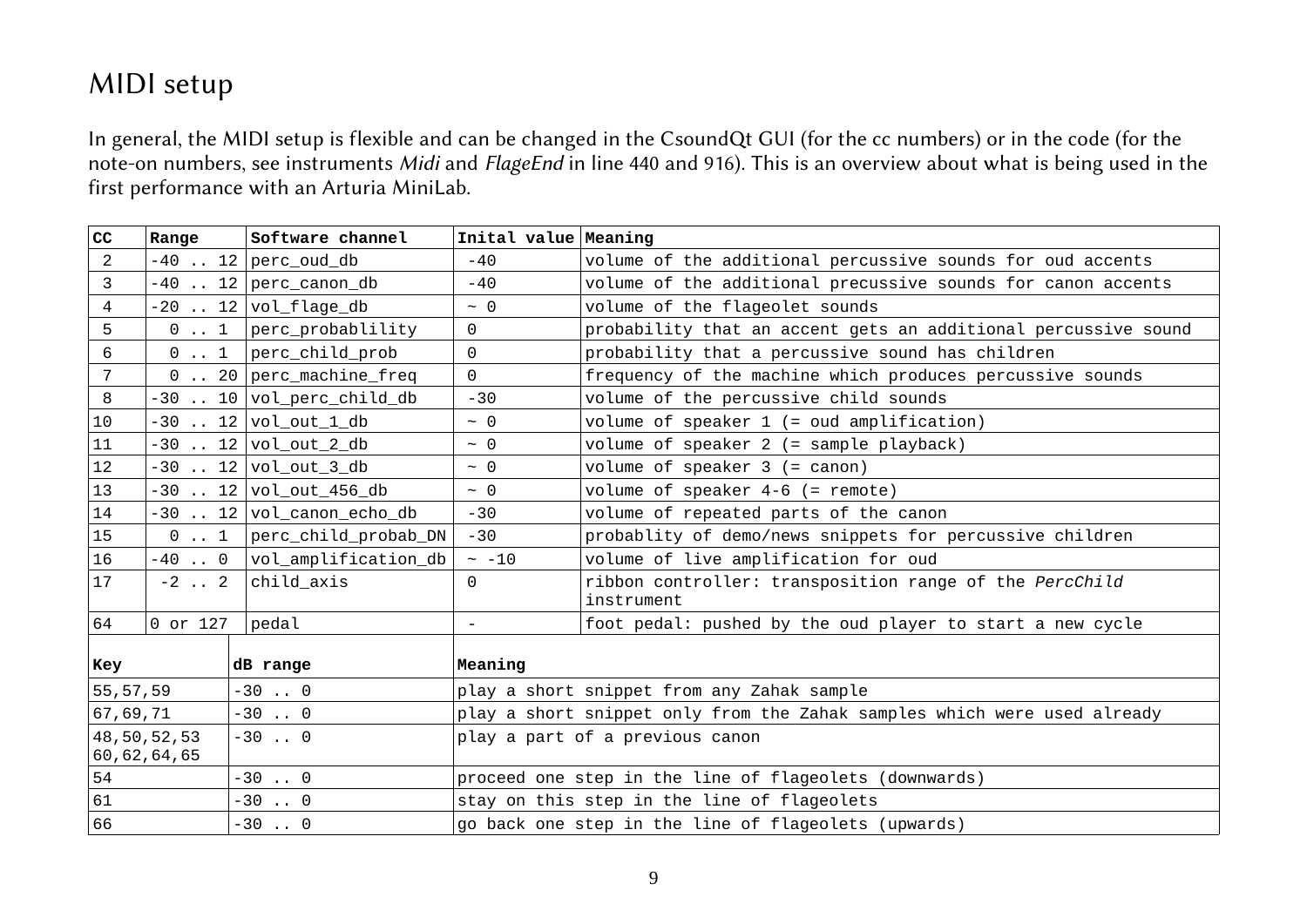## ASCII keys

The computer keyboard is used for these keys:

| Key            | <b>ASCII</b> | Meaning                                |
|----------------|--------------|----------------------------------------|
| $+$            | 43           | Increase cycle count                   |
|                | 45           | Descrease cycle count                  |
| $\overline{z}$ | 122          | Force clash / sample / interruption    |
| $\Omega$       | 111          | Remove clash prohibition (cycles 9-16) |
|                | 32           | Start next cycle instead of pedal      |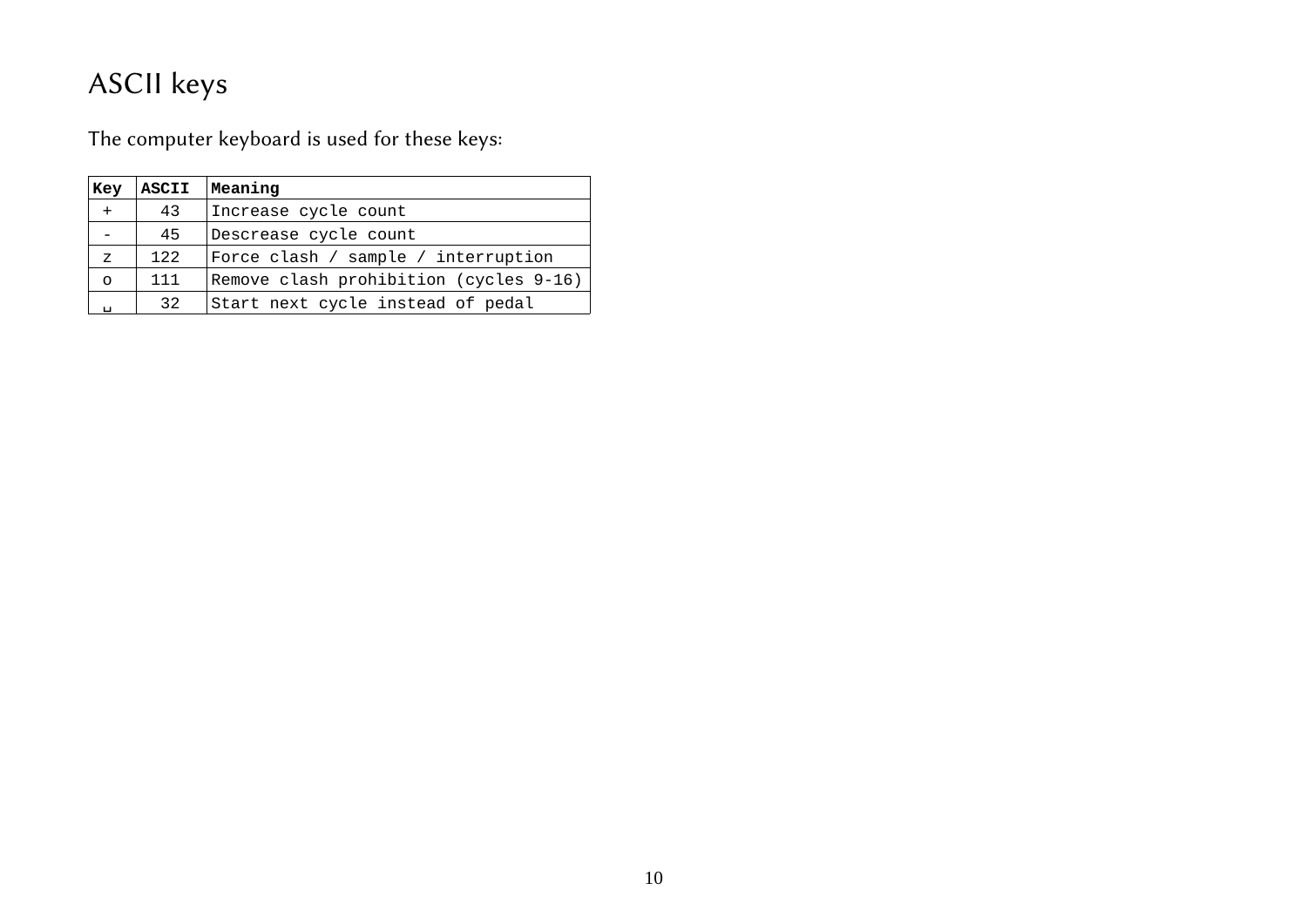# Electronics: Software

## Needed

1. Csound 6.16 or higher. For download and install, see the instructions at csound.com.

2. CsoundQt 0.98 or higher. For download and install, see csoundqt.github.io.

3. For running the code, two files are needed. Both are provided at joachimheintz.net/y.html:

a) https://joachimheintz.de/stuecke/code/y\_220110.csd contains the main code.

b) https://joachimheintz.de/stuecke/code/y udos.inc contains the functions (UDOs) which are #included in the main code. Both files must be in the same directory.

4. The sound files which are being played whenever a clash occurs consist of

a) parts of the *Zahak* story in Ferdowsi's *Shahname* (recorded by Zabi Tajik)

b) prerecorded oud flageolets (played by Yasamin Shahhosseini)

c) some percussive sounds

d) sounds from demonstrations

e) montage of news as done in my piece *nach\_richten* (2020)

These sound files are provided by request.

## Directory tree

```
csd
 - y_220110.csd├─ y_udos.inc
samples
 ├─ demo
    \vdash demo.wav
 – flage
    │ ├─ flage_01.wav
│ ├─ ...
   nachrichten
    \vdash nachrichten.wav
   perc
    │ ├─ casta_mix.wav
```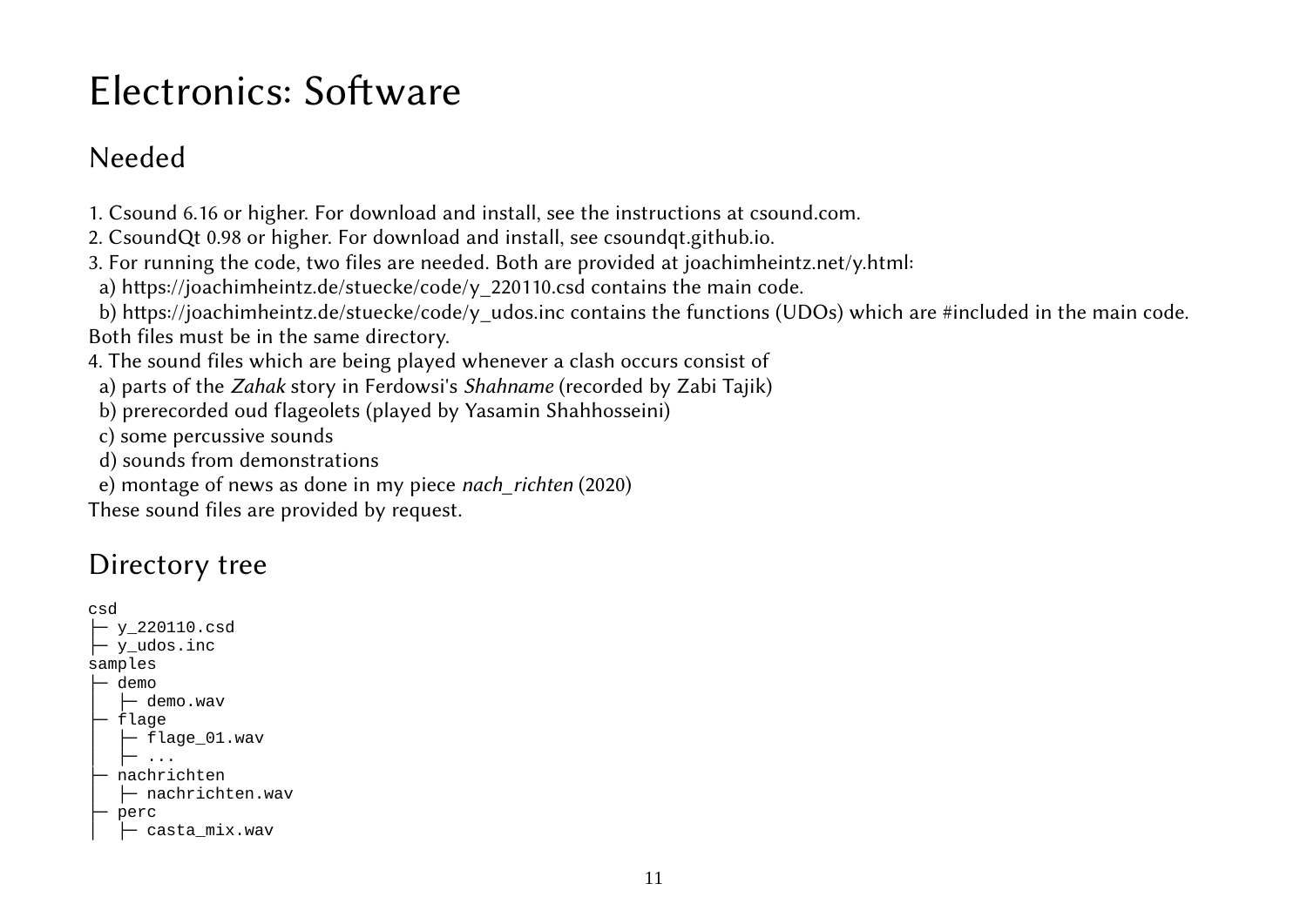

### Start the software

1. Open the y 220110.csd file in CsoundQt. Make sure the file y udos.inc is in the same folder.

2. When you click on View > Widgets, you should see this GUI:

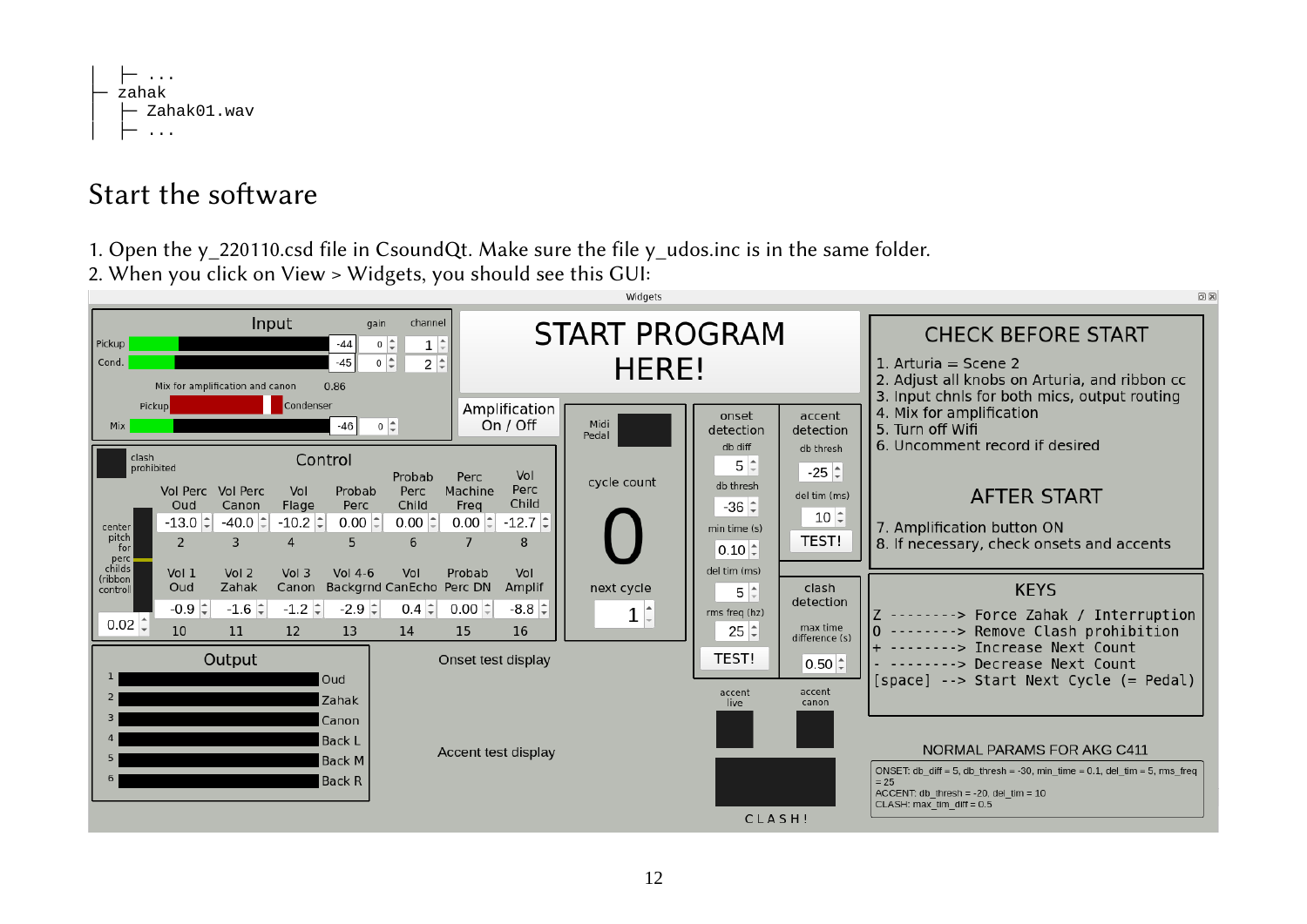3.. Start the program by clicking on the big white button on top. (This is important for having the mouse focus in the widget panel, so that the computer keyboard can be read as input, not as edit.)

4. If you want to amplify the oud click on the "Amplification On/Off" button. The amount of amplification can be controlled via cc 16 "Vol Amplif". The amplified sound will go out of speaker 1.

## Adjust the parameters for onset detection

Technically, the whole piece is based on detecting

a) the single oud notes (repetitions), and

b) distinguishing the accents from the normal notes.

This detection is done by a function called *OnDtct* in the instrument *AnalyzeLiveInput*. The parameters of this function can be adjusted in the middle section of the GUI, as "onset detection", "accent detection" and "clash", like this:

1. The oud plays continuous damped repetitions like in the beginning of the piece. Make sure that you have a good signal level for the pickup microphone.

2. Press the TEST! button in the "onset detection" section. You should hear a click for each note. If not, change the *db thresh* value. If this is not succesful, adjust the other parameters. (This requires some deeper understanding of the function — see https://github.com/csudo/csudo/blob/master/misc/OnDtct.csd.)

3. If this works in a reliable way, press the TEST! button in the "accent detection" section. You should now hear a plopp sound for each accent.

4. The box in the "clash detection" section sets the maximal time difference between a live accent and an accent in the canon, which is still considered as a clash. Half a second (0.5) should be fine. Smaller values will produce fewer clashs; larger values will produce more clashs.

### Other important settings

1. In the "Input" section top left, set a "Mix for amplification and canon". This does not affect the onset detection (which is done by the pickup microphone only). You will hear this mix for the canon (speaker 3) and for the live amplification of the oud (if this feature is used).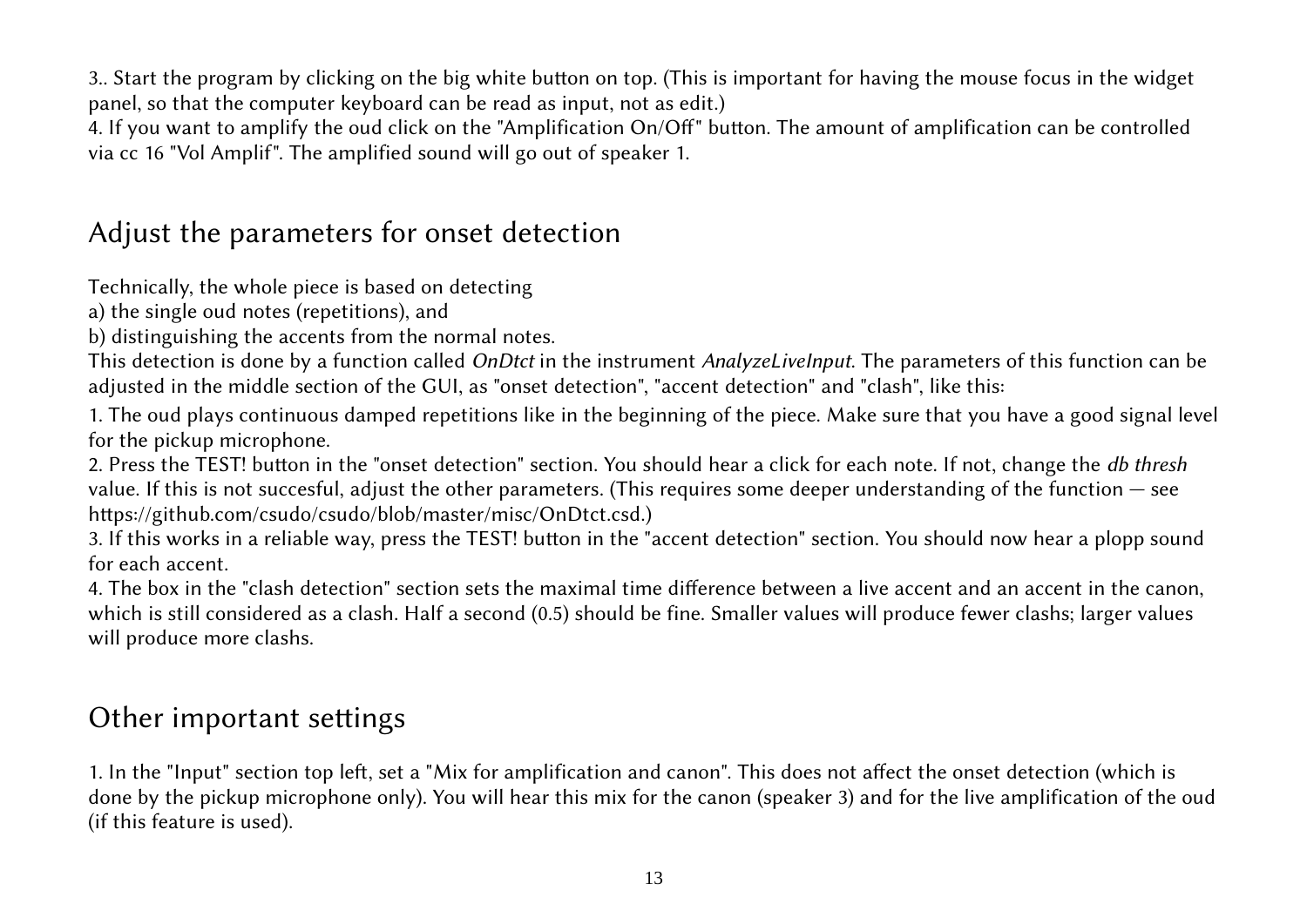2. In the *Collect* instrument you see this in line 1034 of the code:

;fout GenDate(), 18, gaInPickup, gaInCondenser, gaInMix, a1, a2, a3, a4, a5, a6 If you remove the semicolon, each run of this instrument will write a 9-channel soundfile with the internally recorded audio signals for input and output on disk.

3. Other input channels than 1 for the pickup and 2 for the condenser can be set in the GUI, in the "Input" section.

Other output channels than the default 1-6 can be set in line 28-33 of the code. For instance, if you want to use hardware channels 9-14 instead, change to

qiOutChnOud =  $9 \times 7 =$  audio chn 1 qiOutChnZahak =  $10$  ; = audio chn 2  $q$ iOutChnCanon = 11 ;= audio\_chn\_3 qiOutChnBackL =  $12$  ;= audio chn 4  $qiOutChnBackM = 13$  ;= audio\_chn\_5  $qiOutChnBackR = 14$  ;= audio\_chn\_6

(Make sure in this case to set nchnls=16 in the orchestra header.)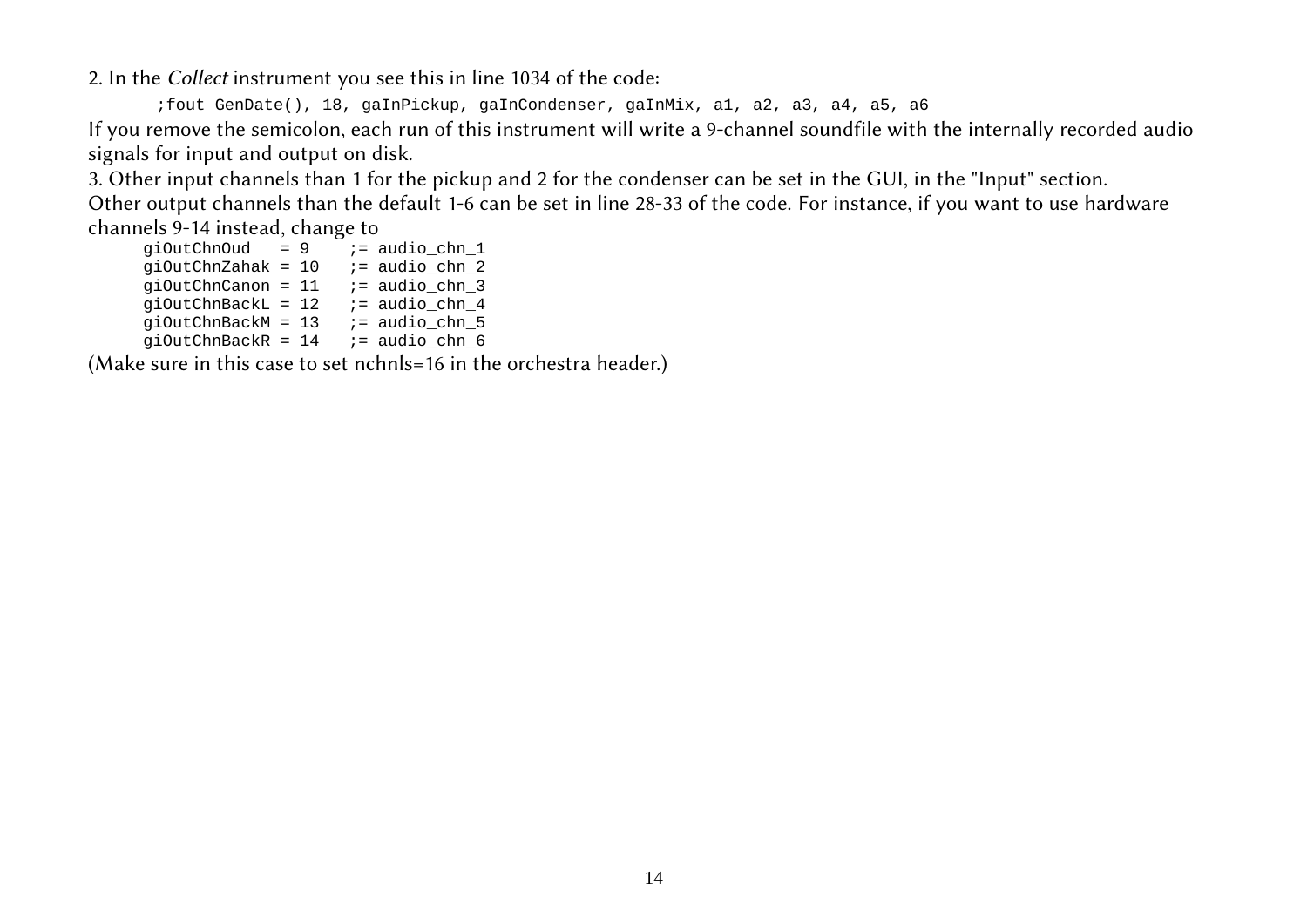# Electronics: How to play

### General remarks

In the following sections, and in the electronic overview, processes are described mostly in a linear way, like "increase volume" or "decrease density". But this is only meant on the long run, and should be contrasted by sudden changes in any direction. In other words: As the overall form of this piece is very simple, it accepts and needs many deviations. All should be done from perceiving the present situation and having a good connection with the oud.

### Cycle 1-8

#### What happens

The oud player presses the pedal at the beginning of each cycle. The electronics repeats the oud input in speaker 3 after these number of repetitions:

| <b>Le</b> |  |   |  |  |
|-----------|--|---|--|--|
| tance     |  | n |  |  |

This is done automatically.

Each cycle stops when a clash of a live accent and an accent in the canon occurs, as described above. The samples here are from the Zahak story. They are chosen automatically according to some settings.

To play

*Zahak Echo.* Some additional parts of the Zahak samples can be played by pressing either

a) MIDI keys 55, 57, 59 or

b) MIDI keys 67, 69, 71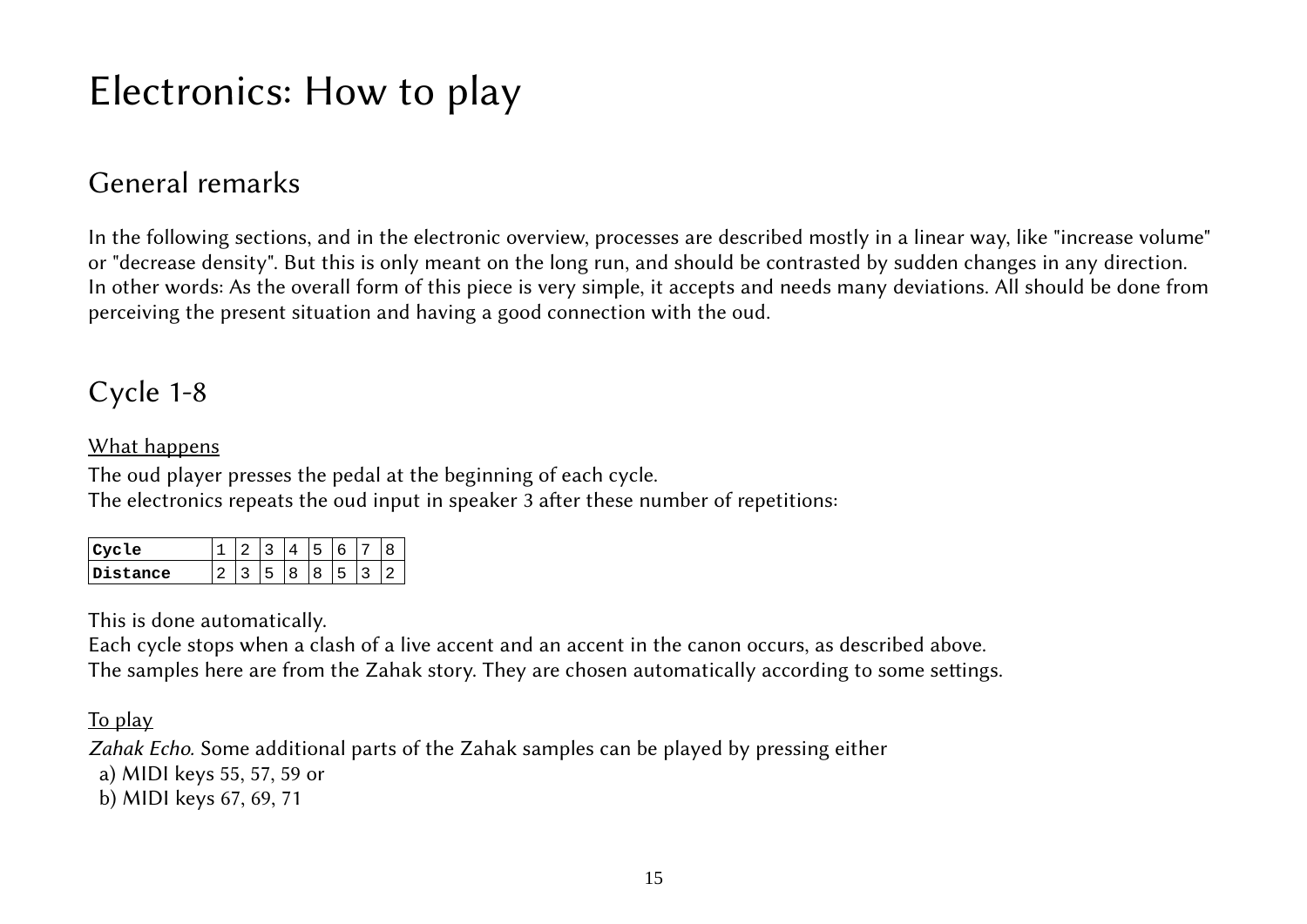The b) option will only play parts of the samples which have been used already. The a) option will play from anywhere, from Zahak samples which may came later as a whole, or will never be used at all.

The samples are being played as long as the key is pressed, but only until the end of the sound file (no loop).

*Perc Oud.* In cycles 5-8, adding percussive sounds to oud accents can be started carefully. This is done by increasing the probablity (cc 6) and the volume for percussive accents in the oud (cc 2).

### Cycle 9-16

#### What happens

When the oud player starts a new cycle by pressing the pedal, the electronics repeats what has been played in cycles 1-8. The interrupting samples after a clash are following now a sequence of Demo and News.

#### To play

*Perc Oud.* In cycles 9-12, reach the maximum. Go back in 13-16.

*Perc Canon.* Increase the volume of the additional percussive accents in the canon (cc 3) in 9-12. Stay in 13-16.

*Canon Echo.* Playback of parts of previous cycles, activated by MIDI Keys C D E F. Playback is active as long as key is pressed. Volume is controlled with cc 14. Increasing intensity in these cycles.

*Perc Child.* The probablity that from one percussive accent one, two or three other percussive sounds derive. They will form a chain of downwards transposition. The probablity is adjusted with cc 6; the volume of the child sounds with cc 8. Starting with few, the density and intensity increases in these cycles.

*Perc Machine.* This machine produces one to five percussive events of type *Perc Child*. The frequency is controlled via cc 7. The pitch median of the first note is controlled via cc 17 (ribbon controller). Start carefully in cycles 13-16 and increase.

*Clash allow.* In these cycles previous cycles are played back by the canon voice. Any clash is prohibited as long as the previous canon is not finished. For instance, if cycle 1 was 30 seconds until the clash occurred, in cycle 9 there will be no clash for 30 seconds. If the electronic player wants to make an earlier clash possible, press the "o" key. The red light top left in the "Control" section of the GUI will disappear then, and any clash is immediately possible.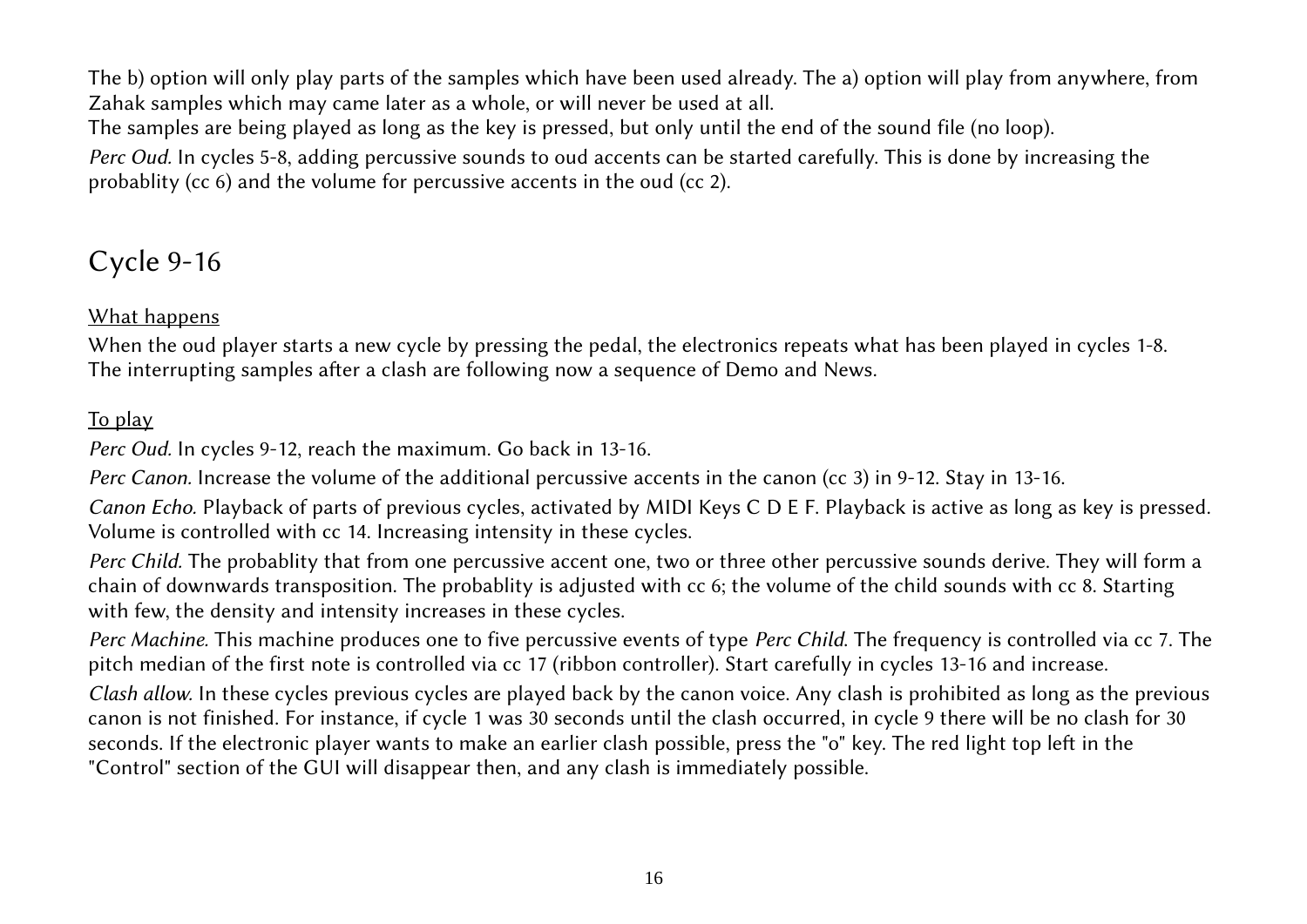*Perc DN.* This means that a percussive sound of type *Perc Child* is accompanied by a snippet from the Demo or News samples. This is controlled by a probability between  $0$  (= never) and  $1$  (= always). Start this features slowly at the very end of this part. The probablity is controlled via cc 15.

#### Inter

#### What happens

No cycles any more. Oud draws back. Quasi solo for electronics. Oud comes back at the end, after a longer silence.

#### To play

*Perc Machine.* This is now the main instrument. Gets calmer to the end of this part. *Perc DN* also has its peak here, but it is also possible to keep it until the end. *Canon Echo.* Still intense, but slowly decreasing.

## Cycle 17-24

#### What happens

Oud comes in again and starts cycle 17 with pedal press.

The canon is now preforized and transposed.

Clash / interruption can happen either in the usual way, or by decision of the electronic player. But the sample is now a flageolet (instead of Zahak, Demo or News).

#### To play

*Z/F Trigger.* The "z" key of the computer keyboard can be used in cycles 1-16 to stop a cycle by will of the electronic player. This will usually not be used at all. But here, the same key can be used freely. A series of flageolets will be triggered, as shown in the overview on page XX. Adjust the volume via cc 4.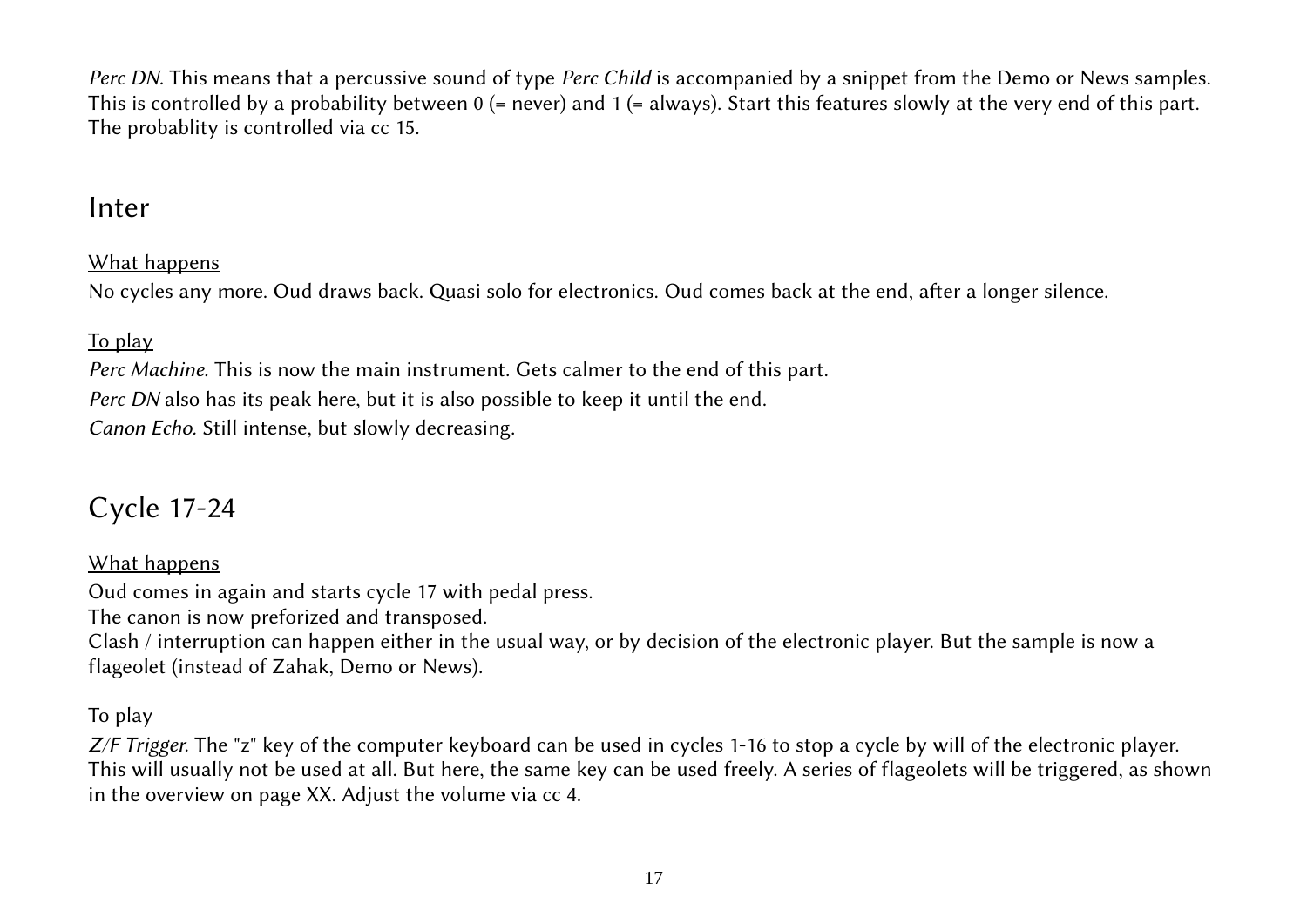*Canon Echo.* Come to an end during this part, if it has not been ended before. *Perc Machine.* Should be reduced more and more. *Perc DN.* Will probably disappear.

#### End

#### What happens

Oud has come to calmness and plays the series of flageolets (see page 5). Electronics plays a mirrored series which can reach its end or not. Both partners act between progressing, staying and going back in a free way.

#### To play

*Flageolets.* The MIDI keys are 54 for progress (= going down), 66 for regress (= going up) and 61 for stay. Note that the latter will add pitch deviation to the normal pitch. The sequence will start with tone 11 and then go down to 10, 9 etc.